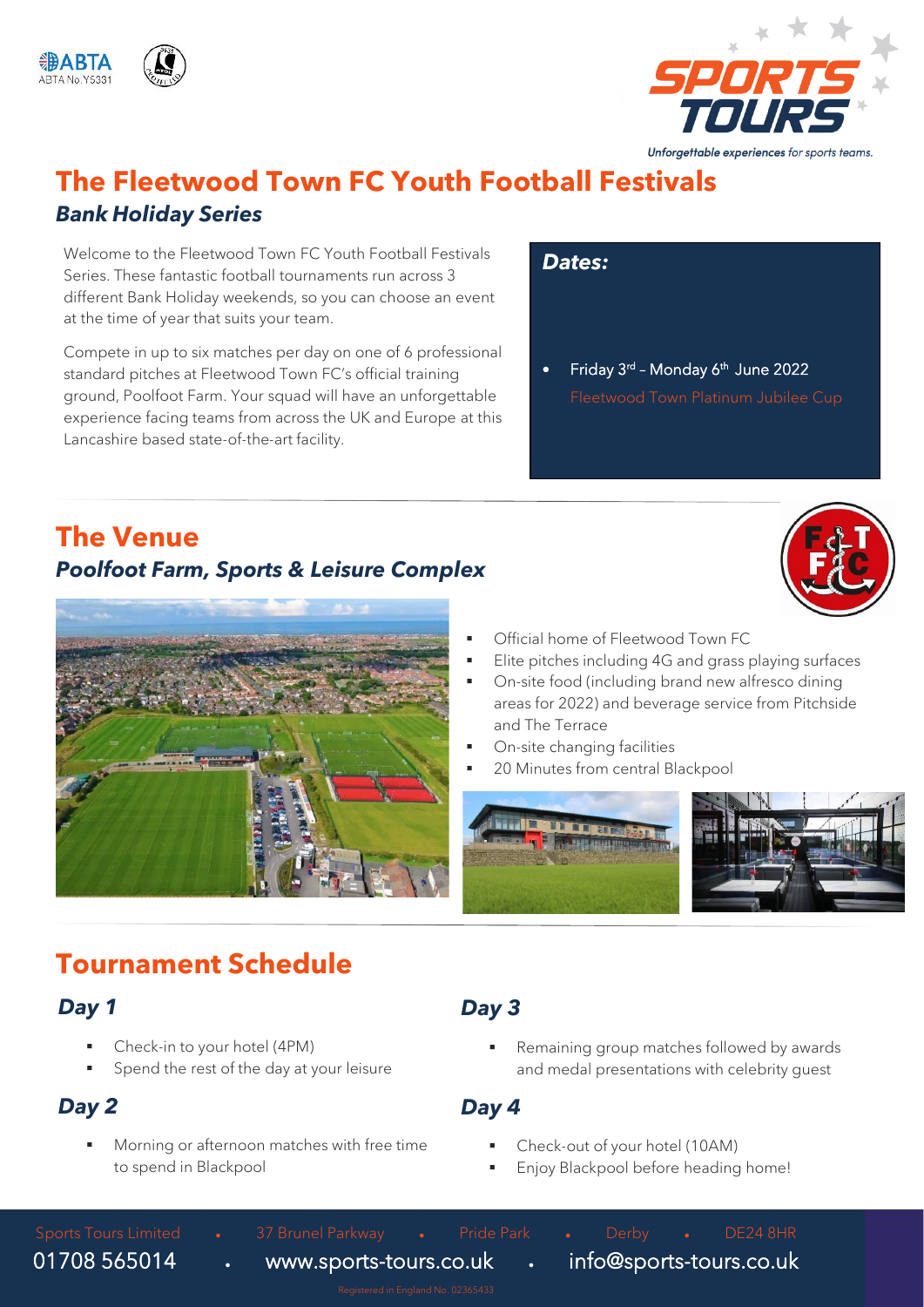

# **Prices and Accommodation**



# *Platinum Jubilee Bank Holiday, Friday 03rd – Monday 06 th June 2022*

### *SPECIAL LAST-MINUTE OFFERS*

| <b>Hotel</b>         | <b>Star</b><br><b>Rating</b> | <b>Location</b>    | <b>Room</b><br>types                         | <b>3 Night Rate</b> |
|----------------------|------------------------------|--------------------|----------------------------------------------|---------------------|
| The Savoy Hotel      | $2^*$                        | North Shore        | Single,<br>Double,<br>Triple, Quad,<br>Fam 5 | f141pp f112pp       |
| The Georgian Hollies | $3^{\star}$                  | Blackpool<br>Tower | Single,<br>Double,<br>Triple                 | f154pp f143pp       |
| The Grand Hotel      | $4^{\star}$                  | North Pier         | Double,<br>Twin, Quad                        | f188pp f174pp       |

Rooms are offered on a first come first served basis and availability can change on a regular basis. Please contact a member of staff for up to date availability

#### ▪ No U13 availability

• Prices are per person, based on a B&B basis.

### *Important Information*

- All hotels above have a variety of room types available including Single\*\*, Doubles, Twins, Triples, Quad and some being able to accommodate Family of Five rooms.
- Rooms and hotels are available on a first come first served basis. Please enquire for up-to-date information on availability.
- Prices will vary should rooms be under occupied.
- For up-to-date information on availability, please contact our team.

\*\*The Grand Hotel charge a £25 single room supplement for Single rooms.

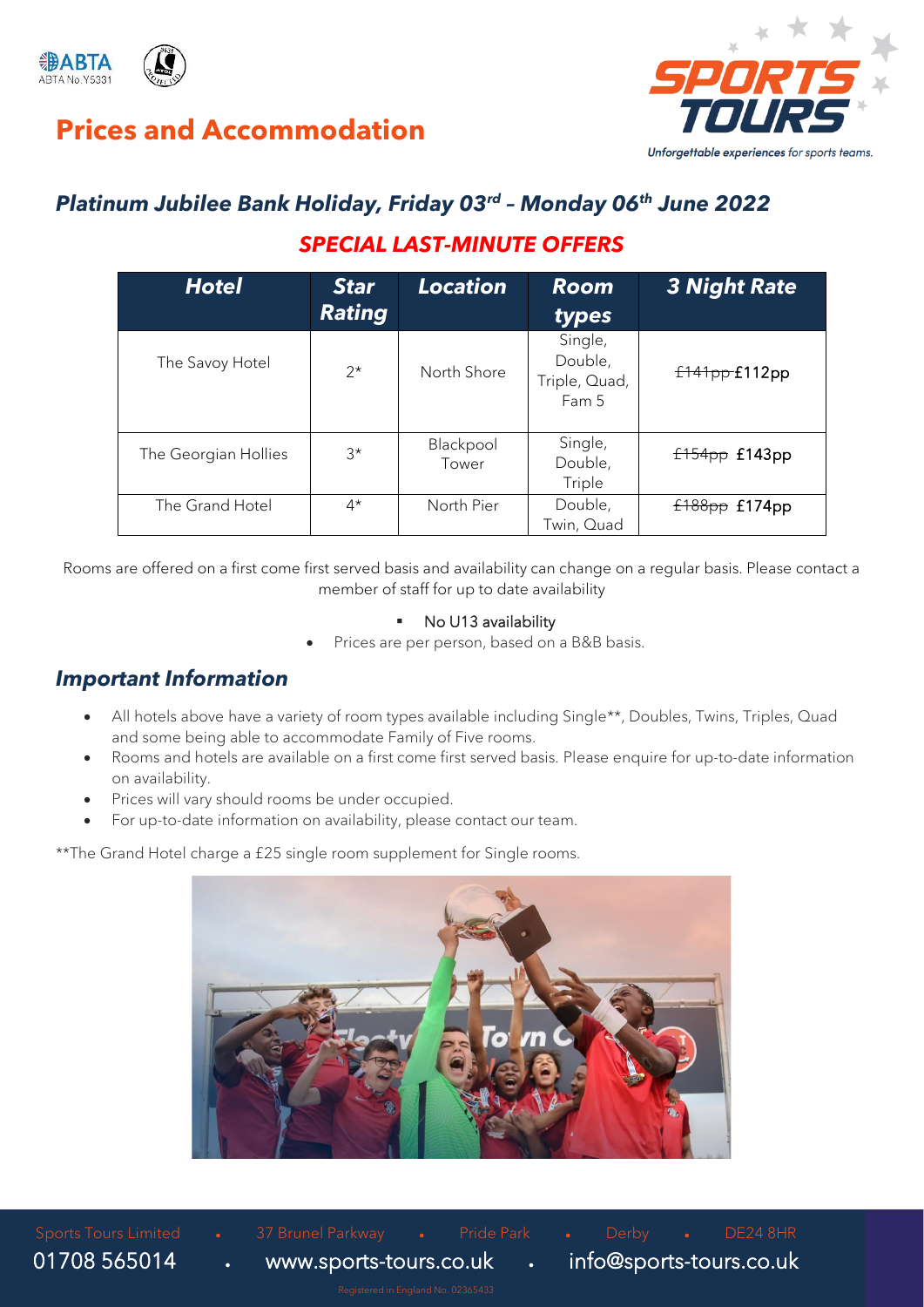



# **Age Groups, Team Size and Match Duration**

Each team pays a registration fee depending on your age group. The registration fee covers all the administrative costs involved with arranging the tournament.

| <b>Age Groups</b> | <b>Team</b><br><b>Size</b> | <b>Daily Playing Time</b> | <b>Registration</b><br><b>Fees</b> |
|-------------------|----------------------------|---------------------------|------------------------------------|
| Under 7           | 5-a-side                   | Up to 60 minutes per day  | £99 per team                       |
| Under 8           | 5-a-side                   | Up to 60 minutes per day  | £99 per team                       |
| Under 9           | 7-a-side                   | Up to 90 minutes per day  | £149 per team                      |
| Under 10          | 7-a-side                   | Up to 90 minutes per day  | £149 per team                      |
| Under 11          | 9-a-side                   | Up to 120 minutes per day | £159 per team                      |
| Under 12          | 9-a-side                   | Up to 120 minutes per day | £159 per team                      |
| Under 14          | 11-a-side                  | Up to 120 minutes per day | £195 per team                      |
| Under 15          | 11-a-side                  | Up to 150 minutes per day | £235 per team                      |

# **Other Important Information**

- All tournaments are affiliated by the FA and played in line with FA Rules and Regulations.
- Match durations will be maximised dependent on number of teams per age group, in line with FA 'Daily Playing Time' regulations above.
- Qualified referees are provided on-site.
- Fully qualified first-aid provision will be in attendance for the duration of the event.
- All tournaments will end with an awards presentation, attended by a celebrity quest.

# **Packages and Inclusions**

Here at Sports Tours, we appreciate the complexities involved with arranging a large-scale trip. We want to make your organisation as simple as possible! Here's what's included as standard:

- 3 Nights' bed and breakfast accommodation at one of our selected hotels.
- Sports Tours Representative on-site
- Access to all facilities at Poolfoot Farm
- Awards ceremony, participation medals including winners and runners up trophies
- **Fully qualified referees**
- Access to our online booking management system
- Online results, fixtures and scheduling service

### Why not upgrade your stay? For an additional cost, we can provide:

- Return tournament shuttle bus transport on both Sat & Sun £15 per person
- Evening meals at your hotel availability



Sports Tours Limited • 37 Brunel Parkway • Pride Park • Derby • DE24 8HR